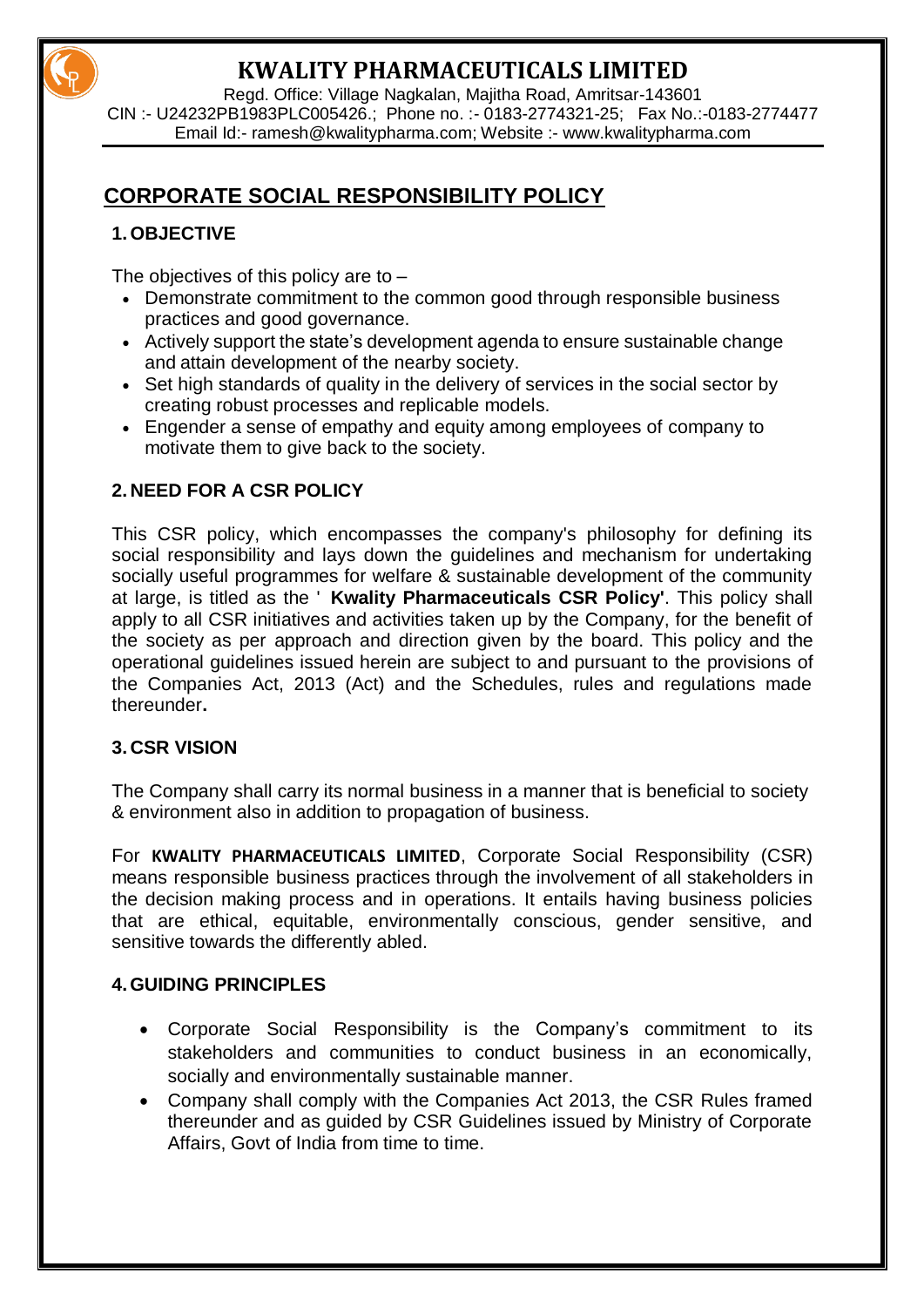Regd. Office: Village Nagkalan, Majitha Road, Amritsar-143601 CIN :- U24232PB1983PLC005426.; Phone no. :- 0183-2774321-25; Fax No.:-0183-2774477 Email Id:- [ramesh@kwalitypharma.com;](mailto:ramesh@kwalitypharma.com) Website :- [www.kwalitypharma.com](http://www.kwalitypharma.com/)

#### **5. COMMITMENT & INVOLVEMENT OF MANAGEMENT & EMPLOYEES**

The philosophy & spirit of CSR is to be spread across the organization through sensitization & awareness programme for cross-section of employees.

## **6. BOARD RESPONSIBILITY**

The Board of **KWALITY PHARMACEUTICALS LIMITED** will be responsible for:

- approval of CSR policy and CSR annual action plan as recommended by Corporate Social Responsibility Committee (CSR Committee) of the Company
- based on the recommendation of the CSR Committee, the Board may update, alter, modify or amend the CSR plan at any time during the financial year.
- In accordance with the provisions of Section 135 of the Companies Act, 2013, ensuring that in each financial year the Company spends at least 2% of the average net profit before taxation excluding profits arising from overseas branches made during the three immediately preceding financial years.
- ensuring that every financial year funds committed by the Company for CSR activities are utilized effectively, besides regularly monitoring and implementation.
- disclosing in its Annual Report the names of CSR Committee members, the content of the CSR policy, annual action plan and ensure projects approved by the board and annual reporting of its CSR activities on the Company website.
- ensuring annual reporting of CSR policy including impact assessment reports to the Ministry of Corporate Affairs, Government of India, as per the prescribed format.
- review the status of implementation and fund utilization of the various projects and programmes as per approved CSR Plan at least once in a year.

## **7. CSR ANNUAL ACTION PLAN**

The CSR Annual Action Plan shall include the following:

- a) the list of CSR projects or programmes that are approved to be undertaken in areas or subjects specified in Schedule VII of the Act,
- b) the manner of execution of such projects or programmes,
- c) the modalities of utilisation of funds and implementation schedules for the projects or programmes,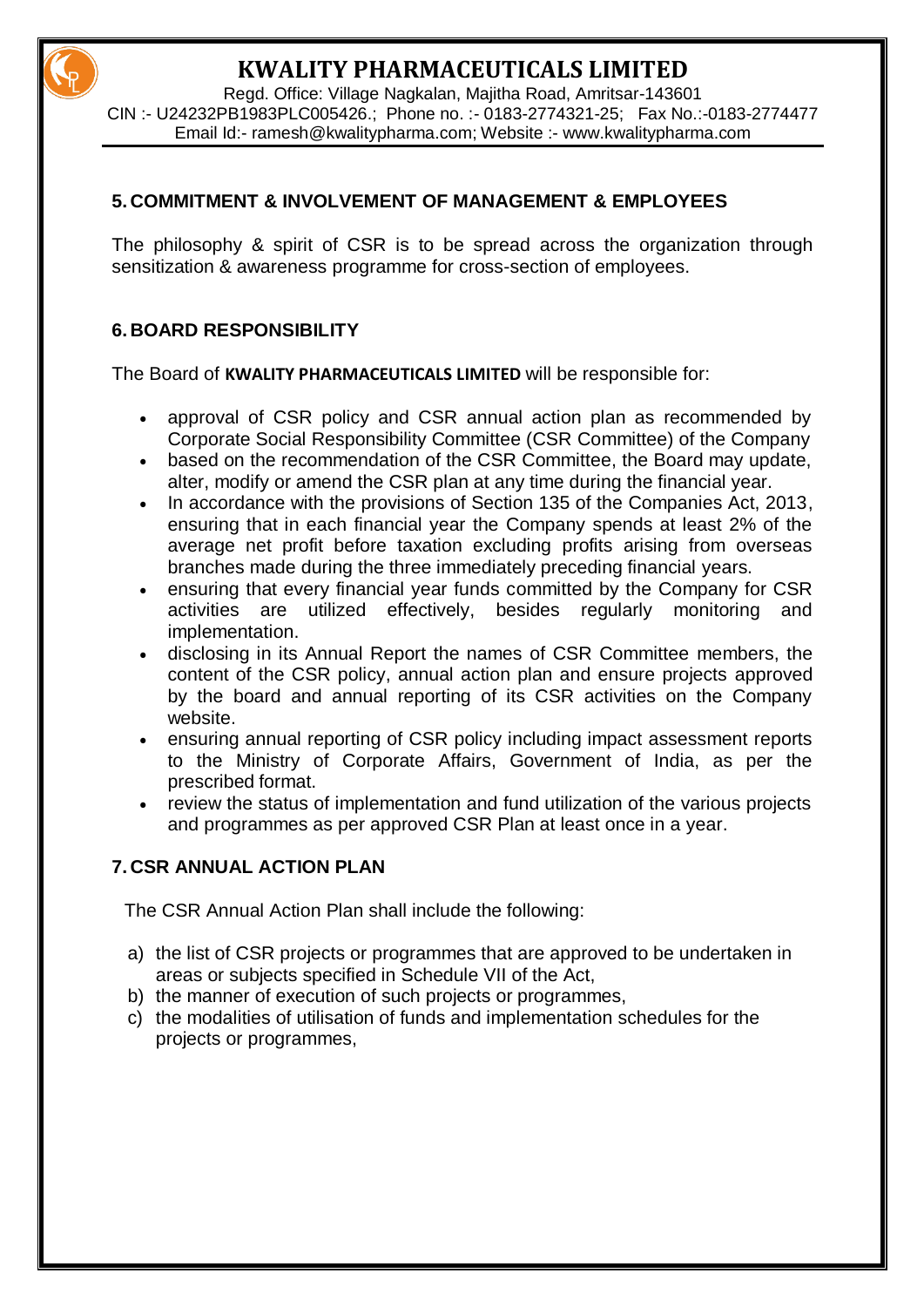Regd. Office: Village Nagkalan, Majitha Road, Amritsar-143601

CIN :- U24232PB1983PLC005426.; Phone no. :- 0183-2774321-25; Fax No.:-0183-2774477 Email Id:- [ramesh@kwalitypharma.com;](mailto:ramesh@kwalitypharma.com) Website :- [www.kwalitypharma.com](http://www.kwalitypharma.com/)

- d) monitoring and reporting mechanism for the projects or programmes,
- e) details of need and impact assessment, if any, for the projects undertaken by the company and
- f) any other matter as may be required under the Act and the rules made thereunder.

## **8. CSR COMMITTEE**

The CSR committee of **KWALITY PHARMACEUTICALS** will consist of two or more directors. The CSR committee will be responsible for:

- formulating the CSR policy in compliance to Section 135 of the Companies Act 2013
- identifying activities to be undertaken as per Schedule VII of the Companies Act 2013
- recommending to Board the CSR expenditure to be incurred.
- recommending to Board, modifications to the CSR policy as and when required.
- regularly monitoring the implementation of the CSR policy
- approving the budgetary allocation funds to various units/groups monitoring the CSR activities
- Recommend to the board an Annual CSR Action Plan delineating the CSR projects or programmes to be undertaken during the financial year and
- Appoint an independent agency/firm to carry out impact assessment study, if any.

## **9. CSR PROJECTS/ACTIVITIES**

The thrust of CSR shall be in the following areas, with special attention to the development of weaker/marginalized/under privileged sections of the society including SC/ST/OBC/ Minorities, women and children, BPL families, old and aged, physically challenged etc.

- a) Eradication of hunger and malnutrition.
- b) Community health care Health and hospital infrastructure and equipment; Health camps; Medical treatment
- c) Upliftment of marginalized and differently abled communities through Education interventions
- d) Drinking water, sanitation and hygiene programs
- e) Empowerment of communities, women to ensure inclusive socio economic growth
- f) Environmental protection Afforestation, Sustainable agriculture
- g) Rural development initiatives
- h) Other activities (rural sports, disaster relief, safety, army welfare, protection of art and culture, animal welfare etc)

Such other activities as may be permitted under the laws.

The CSR activities shall be as per Schedule–VII as amended from time to time as part of the Companies Act, 2013.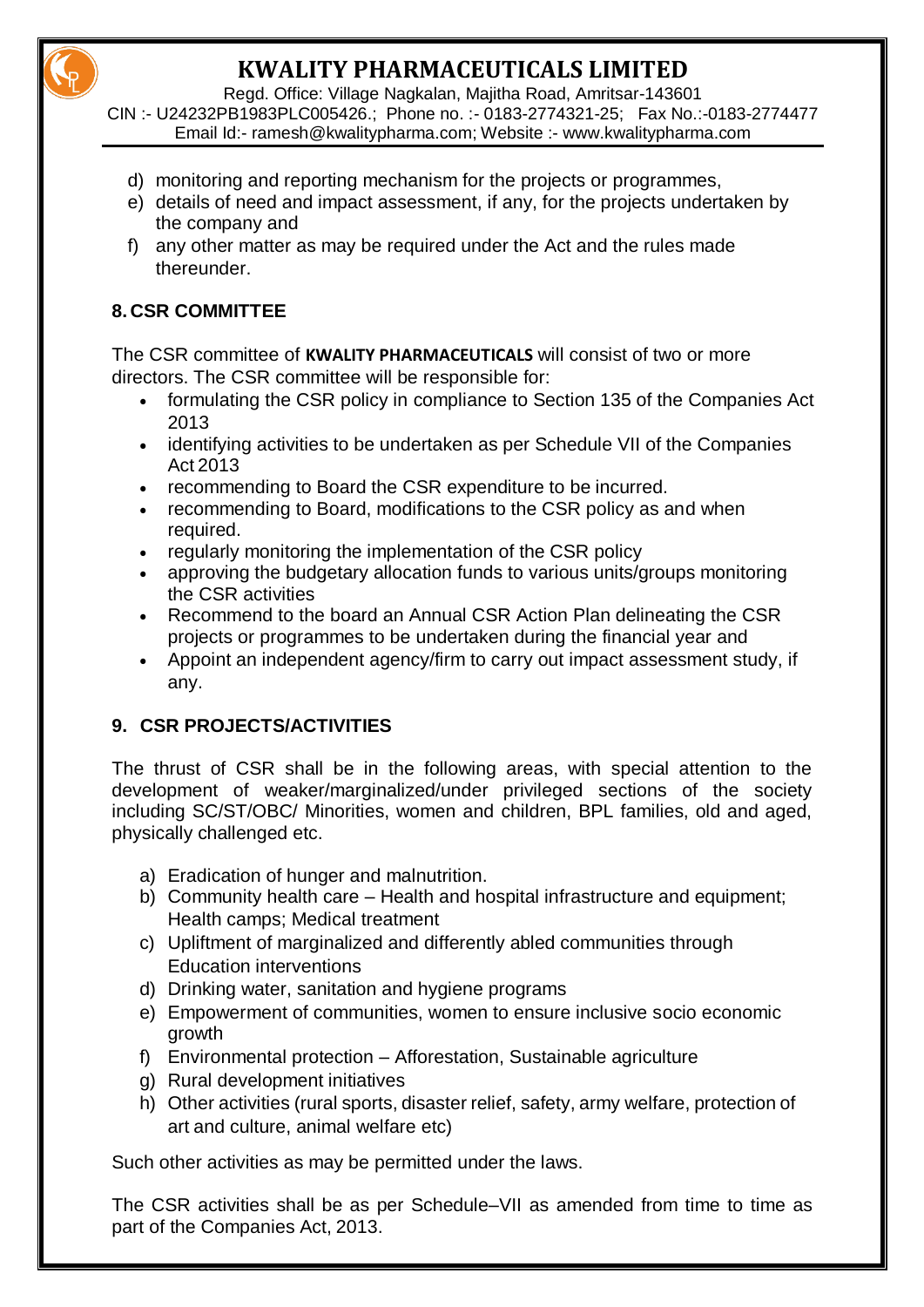Regd. Office: Village Nagkalan, Majitha Road, Amritsar-143601 CIN :- U24232PB1983PLC005426.; Phone no. :- 0183-2774321-25; Fax No.:-0183-2774477 Email Id:- [ramesh@kwalitypharma.com;](mailto:ramesh@kwalitypharma.com) Website :- [www.kwalitypharma.com](http://www.kwalitypharma.com/)

#### **10.SELECTION & NEED ASSESSMENT OF CSR PROJECTS/ ACTIVITIES**

All the requests/applications from Villagers/Gram Sabha's / Panchayat / Ward Members/ NGOs/ Trusts/ Societies/Beneficiaries etc. shall be scrutinized and screened by CSR committee and then their need assessment would be done.

The need assessment/baseline survey shall be carried out through in-house expertise and recourses.

#### **11.APPROVAL OF CSR PROJECTS/ACTIVITIES**

All the CSR projects/activities shall be approved by CSR Committee of the Board and ratified by Board of Directors.

#### **12.ALLOCATION OF FUNDS**

**KWALITY PHARMACEUTICALS** shall spend in each financial year, at least 2% of the average net profits of the company made during the three immediately preceding financial years. The total budgetary allocation shall be approved by the Board of Directors.

The Board of a company shall satisfy itself that the funds disbursed to the entities for CSR have been utilized for the purposes and in the manner as approved by it and or the person responsible for financial management shall certify to the effect.

The surplus arising out of the CSR activities will not be considered as a part of the business profits of the Company and shall be ploughed back into the same project, or shall be transferred to the Unspent CSR Account and it should be spent in pursuance of this CSR policy and annual action plan of the Company, or the Company may transfer such surplus amount to a Fund specified in Schedule VII of the Act, within a period of six months of the expiry of the financial year.

Any unspent amount, other than unspent amount relating to an ongoing project, will be transferred to a Fund specified in Schedule VII, within a period of six months of the expiry of the financial year.

Unspent CSR funds of ongoing projects will be transferred within a period of 30 days from the end of the financial year to a special account opened by the company in any scheduled bank called the "Unspent Corporate Social Responsibility Account". Such amount shall be spent by the company towards CSR within a period of 3 financial years from the date of such transfer, failing which, the company shall transfer the same to a Fund specified in Schedule VII, within a period of 30 days from the date of completion of the third financial year.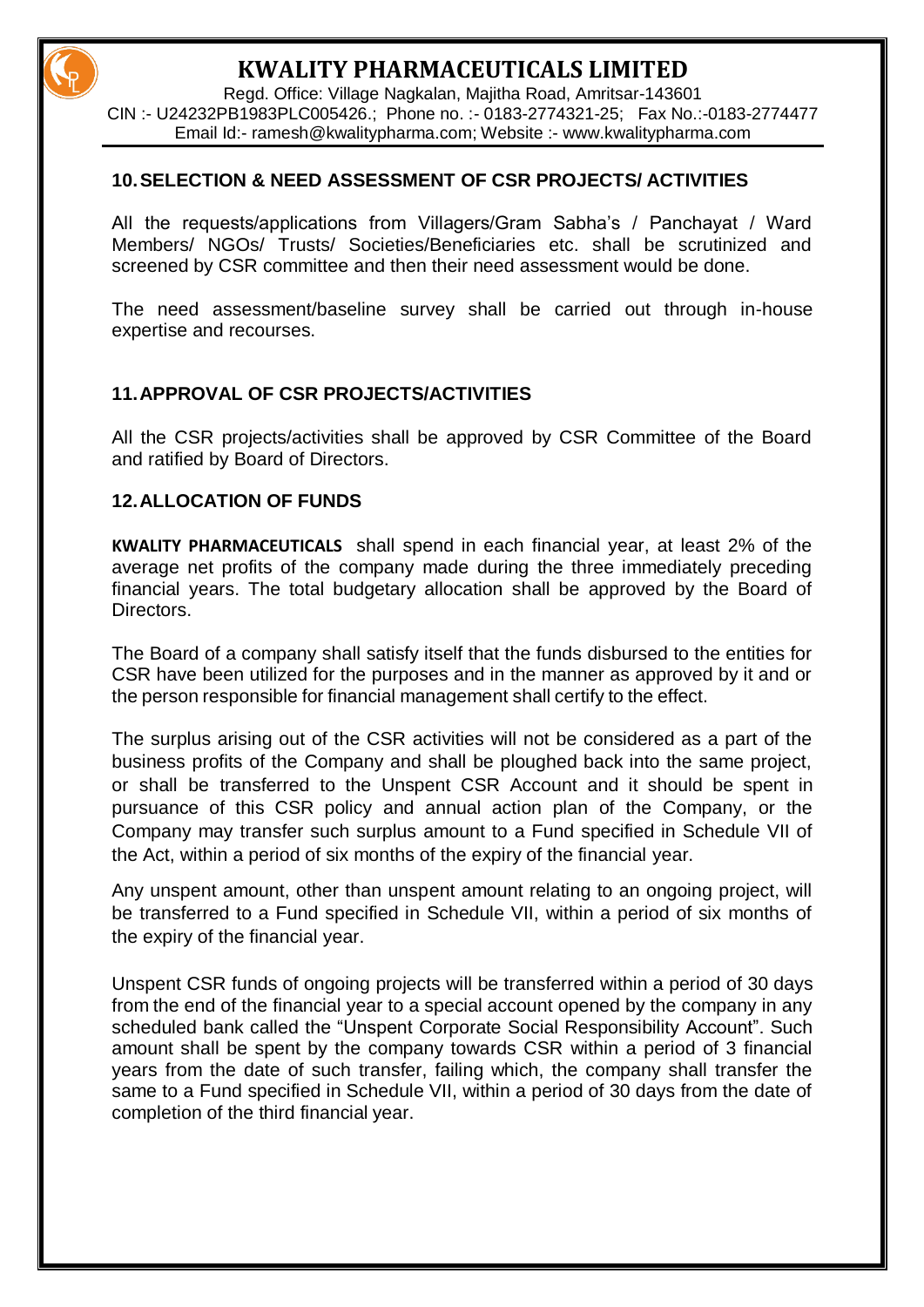Regd. Office: Village Nagkalan, Majitha Road, Amritsar-143601 CIN :- U24232PB1983PLC005426.; Phone no. :- 0183-2774321-25; Fax No.:-0183-2774477 Email Id:- [ramesh@kwalitypharma.com;](mailto:ramesh@kwalitypharma.com) Website :- [www.kwalitypharma.com](http://www.kwalitypharma.com/)

#### **13.PLANNING, IMPLEMENTATION & MONITORING**

The Company shall undertake and implement CSR activities either directly or through a registered public trust, registered society or a section 8 company under the Companies Act, 2013, (NGOs), institutions and /or such other agencies ('implementing agencies') as may be specified in Companies (Corporate Social Responsibility Policy) Rules, 2014, as amended from time to time.

The Company may also engage international organisations for designing, monitoring and evaluation of the CSR projects or programmes as per its CSR policy or also collaborate with other companies for undertaking projects or programmes or CSR activities in accordance with the provisions of the Act and the rules made thereunder.

The implementing agencies, who intend to undertake any CSR activity, shall register themselves with the Central Government and obtain a unique CSR Registration Number, wherever applicable.

The CSR activities to be undertaken by the Company under the Policy shall be approved by way of Annual CSR Action Plan ('CSR Plan') by the Board on the recommendation of the CSR Committee.

The CSR policy is implemented as per the Act and the Rules. The CSR policy will be implemented ensuring that all projects/programmes as budgeted are duly carried out. CSR spends will be closely monitored and funds shall be released against verified utilizations as per the approved work plans. This may include monthly field visits, comprehensive documentation, and regular interaction with beneficiary communities. Further, CSR spends will be audited in an accountable and transparent manner.

Activities shall, as far as possible, be implemented in a project mode. For easy implementation, long-term CSR projects shall be broken down into medium-term and short- term plans. Each plan shall specify the CSR activities planned to be undertaken for each year. Accordingly, the budget shall be allocated for the implementation of these activities and achievement of targets set for each successive year, till the final completion of the project.

The CSR amount may be spent by a company for creation or acquisition of a capital asset, which shall be held by –

- Section 8 company, registered public trust or registered society having charitable object and CSR registration number.
- Beneficiaries of said CSR project, in the form of self-help groups, collectives, entities, or
- A public authority.

#### **14.REPORTING**

The CSR Committee will periodically submit the reports to the Board of Directors for their information, consideration and necessary directions.